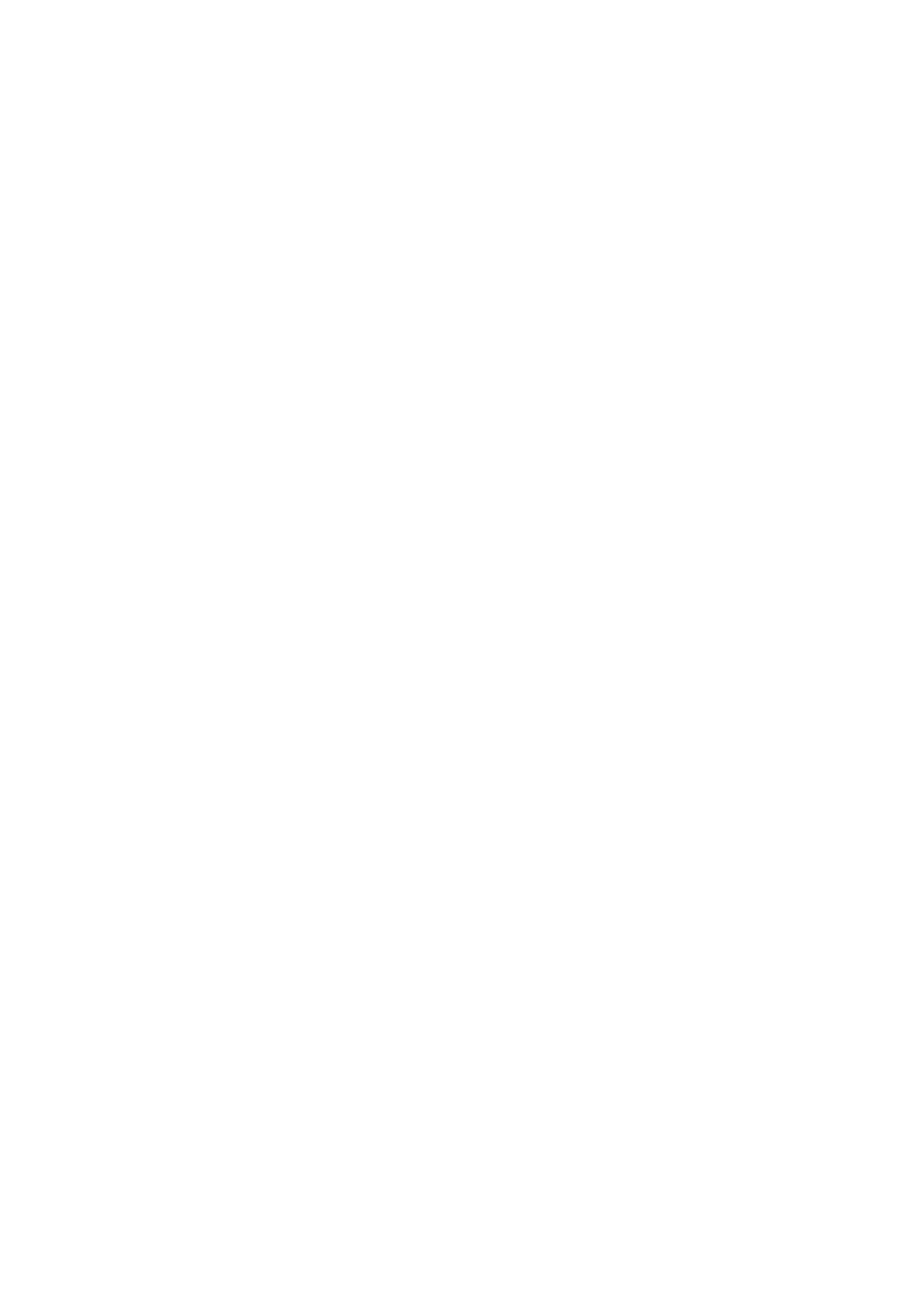## **Contents**

| 1.  |      |                                                                                                                                                                                                                      |  |
|-----|------|----------------------------------------------------------------------------------------------------------------------------------------------------------------------------------------------------------------------|--|
| 2.  |      |                                                                                                                                                                                                                      |  |
| 3.  |      |                                                                                                                                                                                                                      |  |
| 4.  |      |                                                                                                                                                                                                                      |  |
| 5.  |      |                                                                                                                                                                                                                      |  |
|     |      |                                                                                                                                                                                                                      |  |
| 6.  |      |                                                                                                                                                                                                                      |  |
| 7.  |      |                                                                                                                                                                                                                      |  |
| 8.  |      |                                                                                                                                                                                                                      |  |
| 9.  |      |                                                                                                                                                                                                                      |  |
| 10. |      |                                                                                                                                                                                                                      |  |
|     |      |                                                                                                                                                                                                                      |  |
| 11. |      |                                                                                                                                                                                                                      |  |
|     |      |                                                                                                                                                                                                                      |  |
| 12. |      |                                                                                                                                                                                                                      |  |
| 13. |      |                                                                                                                                                                                                                      |  |
| 14. |      |                                                                                                                                                                                                                      |  |
| 15. |      |                                                                                                                                                                                                                      |  |
|     | 15.1 |                                                                                                                                                                                                                      |  |
| 16. |      |                                                                                                                                                                                                                      |  |
|     | 16.1 | Planning permit application Plnapp21/198 - 21-23 Templeton Street<br>Wangaratta - Development of residential buildings for social housing,<br>demolition of buildings & partial waiver of car parking requirements11 |  |
| 17. |      |                                                                                                                                                                                                                      |  |
| 18. |      |                                                                                                                                                                                                                      |  |
| 19. |      |                                                                                                                                                                                                                      |  |
| 20. |      |                                                                                                                                                                                                                      |  |
| 21. |      |                                                                                                                                                                                                                      |  |
| 22. |      |                                                                                                                                                                                                                      |  |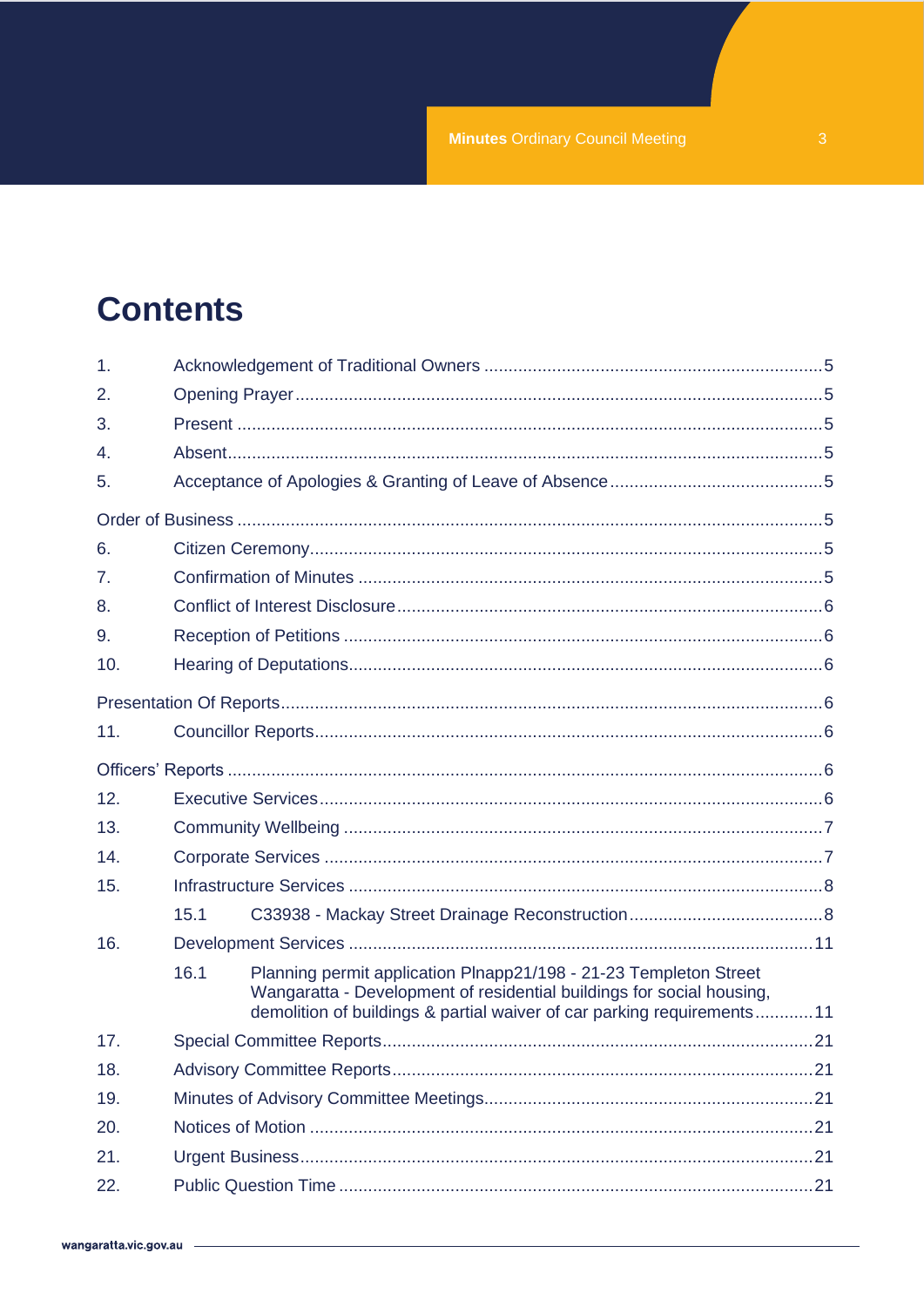| 23. |  |
|-----|--|
| 24. |  |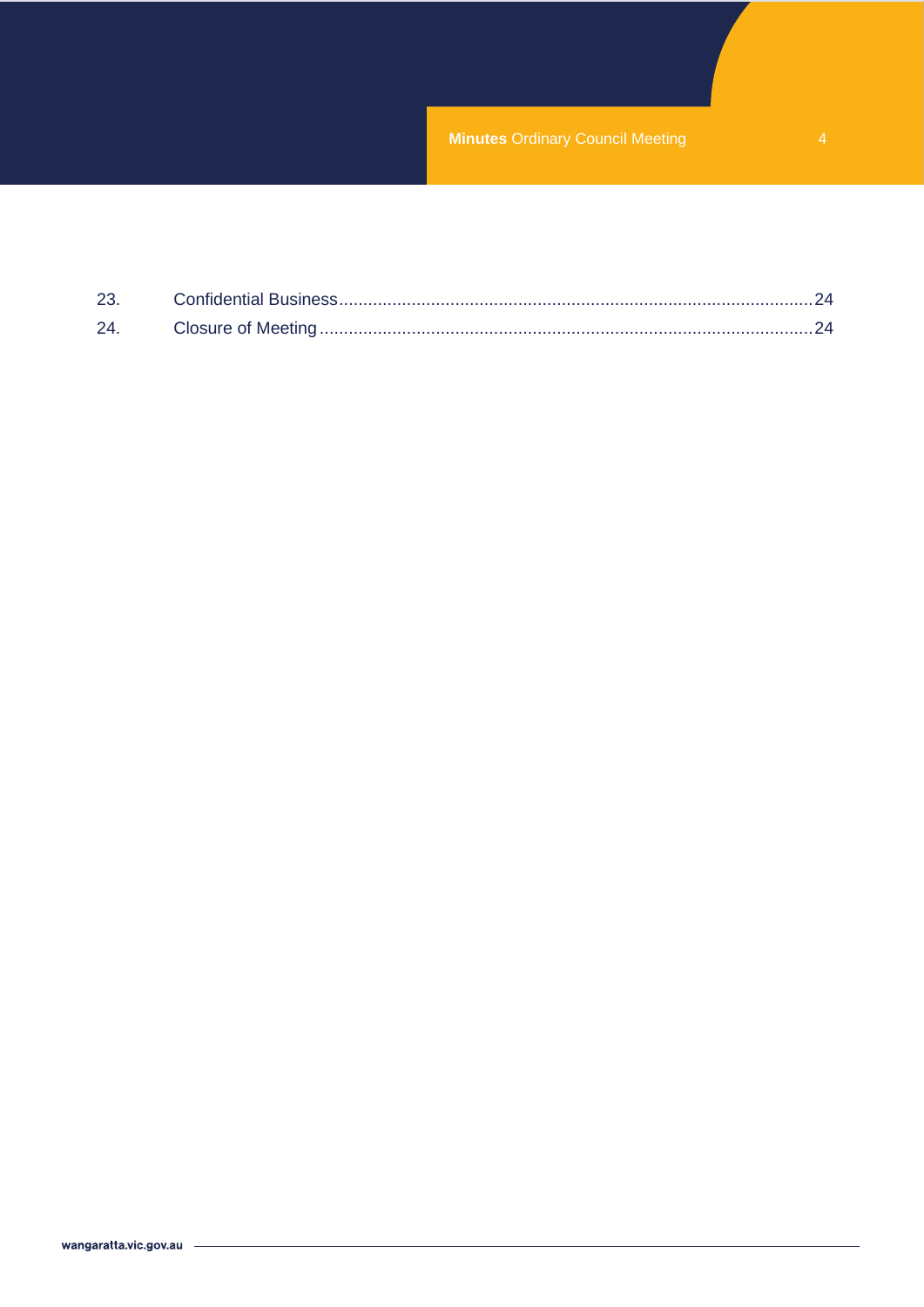## <span id="page-4-0"></span>**1. Acknowledgement of Traditional Owners**

*We acknowledge the traditional owners of the land on which we are meeting. We pay our respects to their Elders and to Elders from other communities who may be here today.*

## <span id="page-4-1"></span>**2. Opening Prayer**

*Almighty God, we humbly ask thee to bless and guide this council in its deliberations so that we may truly preserve the welfare of the people whom we serve. Amen*

## <span id="page-4-2"></span>**3. Present**

#### Councillors:

Ms Irene Grant, Mr David Fuller, Mr Dean Rees, Mr Harry Bussell, Mr Harvey Benton, Ms Ashlee Fitzpatrick, Jack Herry

Officers:

Brendan McGrath, Chief Executive Officer; Marcus Goonan, Director Infrastructure Services; Stephen Swart, Director Development Services; Sarah Brindley, Director Corporate Services.

### <span id="page-4-3"></span>**4. Absent**

Nil.

## <span id="page-4-5"></span><span id="page-4-4"></span>**5. Acceptance of Apologies & Granting of Leave of Absence**

## **Order of Business**

## <span id="page-4-6"></span>**6. Citizen Ceremony**

Nil

## <span id="page-4-7"></span>**7. Confirmation of Minutes**

#### **(Moved: Councillor H Benton/Councillor A Fitzpatrick)**

That Council read and confirm the Minutes of the unscheduled Council Meeting of 31 January 2022 as a true and accurate record of the proceedings of the meeting.

**Carried**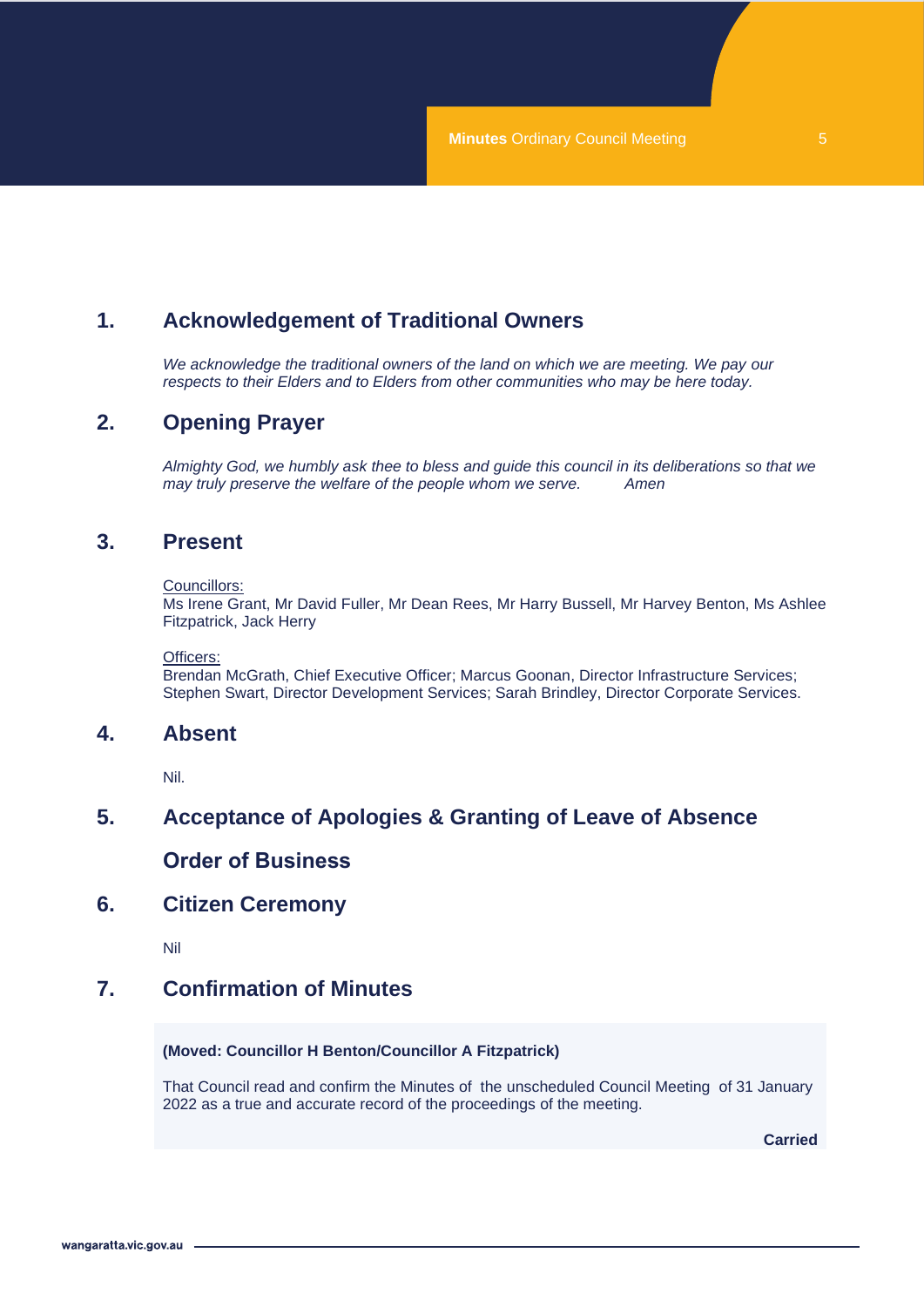## <span id="page-5-0"></span>**8. Conflict of Interest Disclosure**

Nil.

## <span id="page-5-1"></span>**9. Reception of Petitions**

In accordance with section 130 of the Local Government Act 2020 a councillor who has a conflict of interest in respect of a matter must disclose the conflict of interest in the manner required by Council's Governance Rules and exclude themselves from the decision making process in relation to that matter, including any discussion or vote on the matter and any action in relation to the matter.

Clause 28.1 of Council's Governance Rules requires a councillor to indicate that they have a conflict of interest by clearly stating:

(a) the item for which they have a conflict of interest; and

(b) whether their conflict of interest is general or material; and

(c) the circumstances that give rise to the conflict of interest.

**Immediately prior to the consideration of the item in which they have a conflict of interest, a councillor must indicate to the meeting the existence of the conflict of interest and leave the meeting.**

A councillor who discloses a conflict of interest and leaves a Council meeting must not communicate with any participants in the meeting while the decision is being made.

Nil.

## <span id="page-5-2"></span>**10. Hearing of Deputations**

Nil.

## **Presentation Of Reports**

## <span id="page-5-4"></span><span id="page-5-3"></span>**11. Councillor Reports**

Nil

## **Officers' Reports**

## <span id="page-5-6"></span><span id="page-5-5"></span>**12. Executive Services**

Nil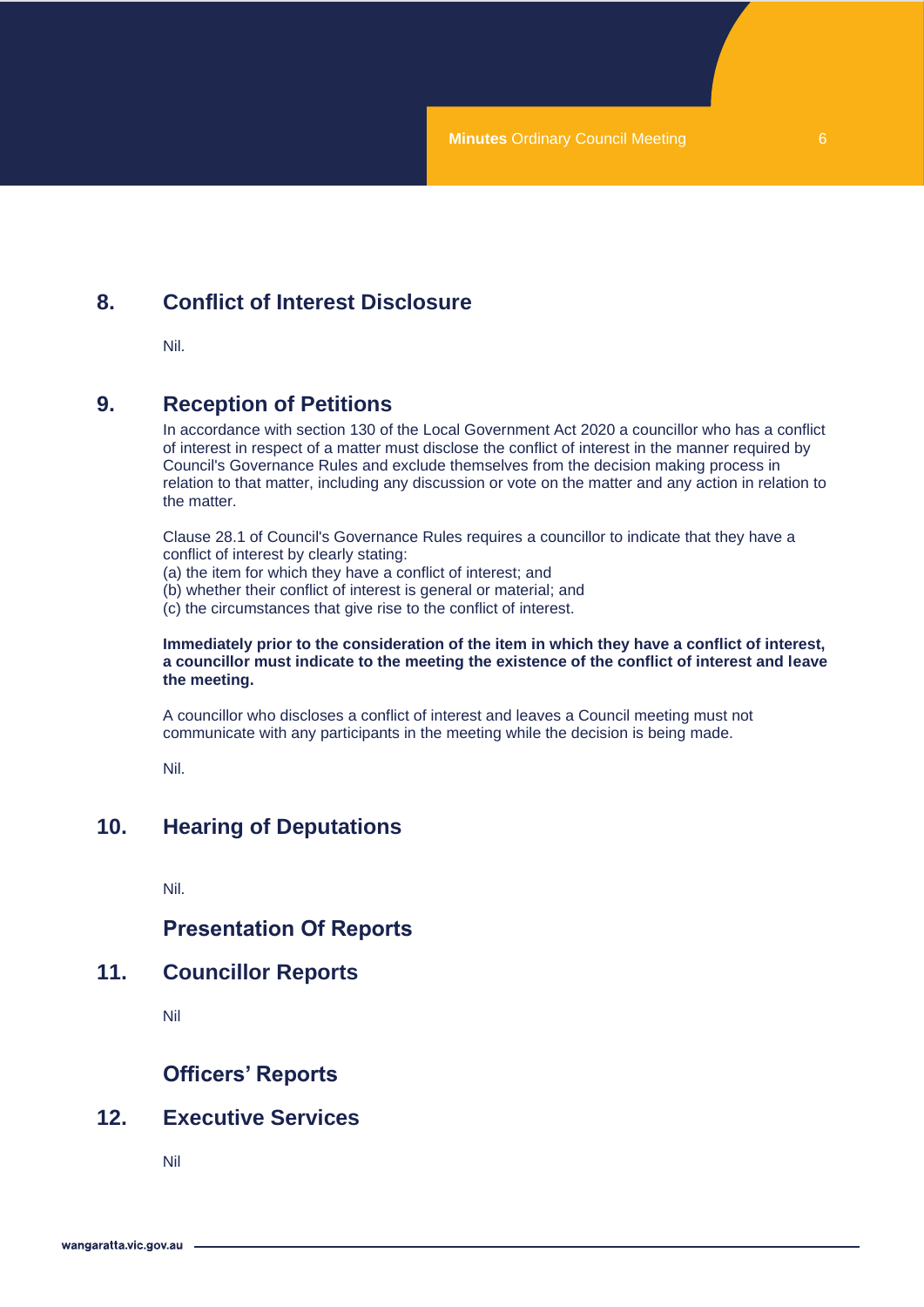## <span id="page-6-0"></span>**13. Community Wellbeing**

Nil

## <span id="page-6-1"></span>**14. Corporate Services**

Nil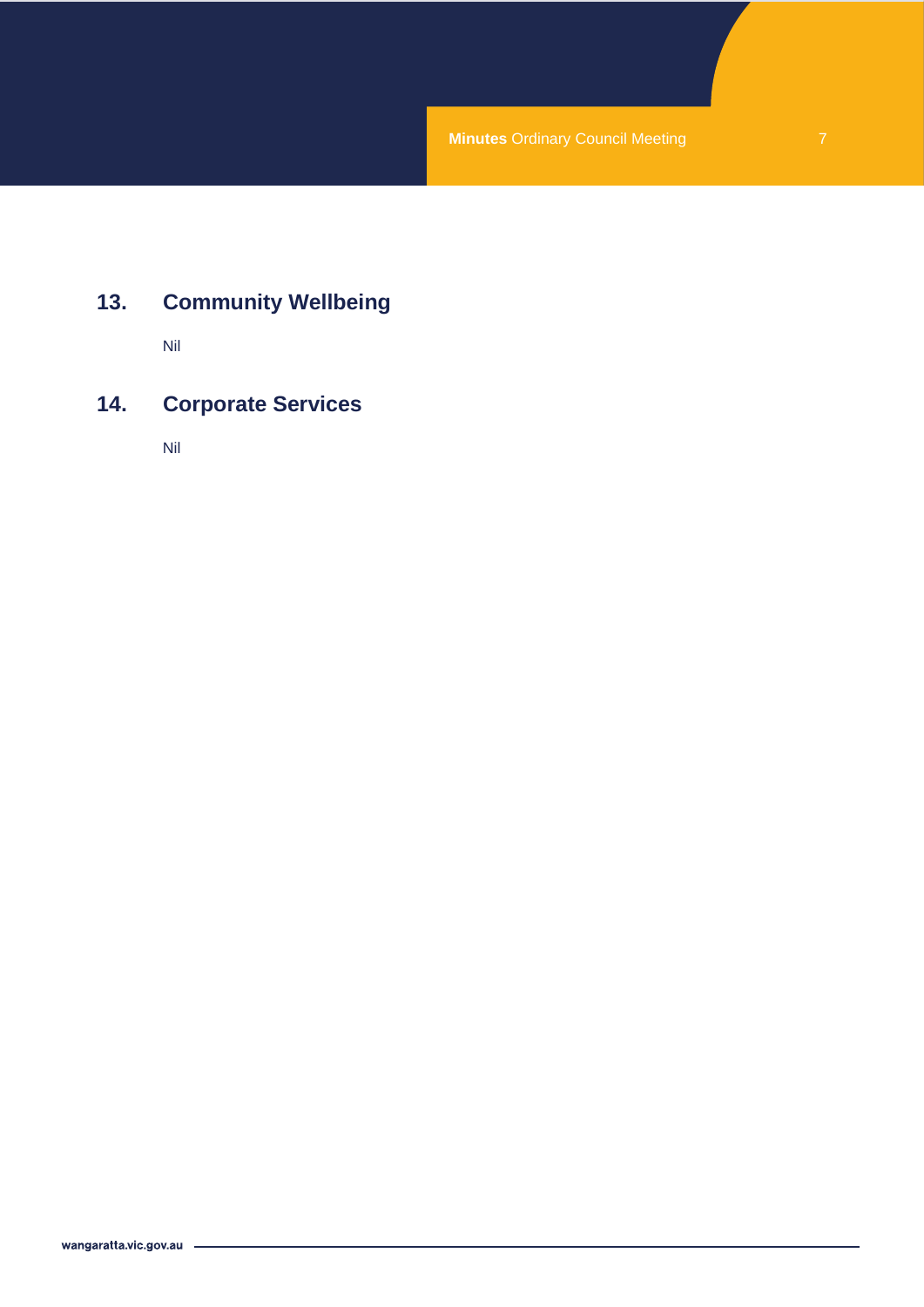## <span id="page-7-1"></span><span id="page-7-0"></span>**15. Infrastructure Services**

#### **15.1 C33938 - Mackay Street Drainage Reconstruction**

| Meeting Type:    |
|------------------|
| Date of Meeting: |
| Author:          |
| File No:         |

**Ordinary Council Meeting** 22 February 2022 Project Officer  $IC22/44$ 

No Council officers or contractors who have provided advice in relation to this report have declared a conflict of interest regarding the matter under consideration.

#### **Executive Summary**

The purpose of this report presented to Council is to provide details on the tender evaluation and recommendation for contract award of C33938 – Mackay Street drainage reconstruction.

The project has been identified to address community concerns received in relation to drainage issues and vehicle safety relating to the intersection at Mackay and Rowan Streets.

This project will revitalise the streetscape helping to connect to the CBD, formalise car parking and footpaths to encourage additional parking within close proximity to the CBD and improve safety conditions.

This procurement opportunity was unique to Council's requirements, therefore collaborative procurement opportunities were not considered.

#### **(Moved: Councillor J Herry/Councillor H Benton)**

That Council:

- 1. Award Contract C33938 Mackay Street drainage reconstruction to Bordignon Excavations Pty Ltd;
- 2. Authorises the Chief Executive Officer to sign and seal documents when available; and
- 3. Disclose the contract amount for Contract C33938 Mackay Street drainage reconstruction.

**Carried**

The contract price was disclosed at \$526,180.60 excluding GST.

#### **Background**

The existing drainage is not sufficiently capturing stormwater runoff. The drainage is in poor condition and has been impacted by existing Plane trees, creating a significant flood issue in frequent rainfall events.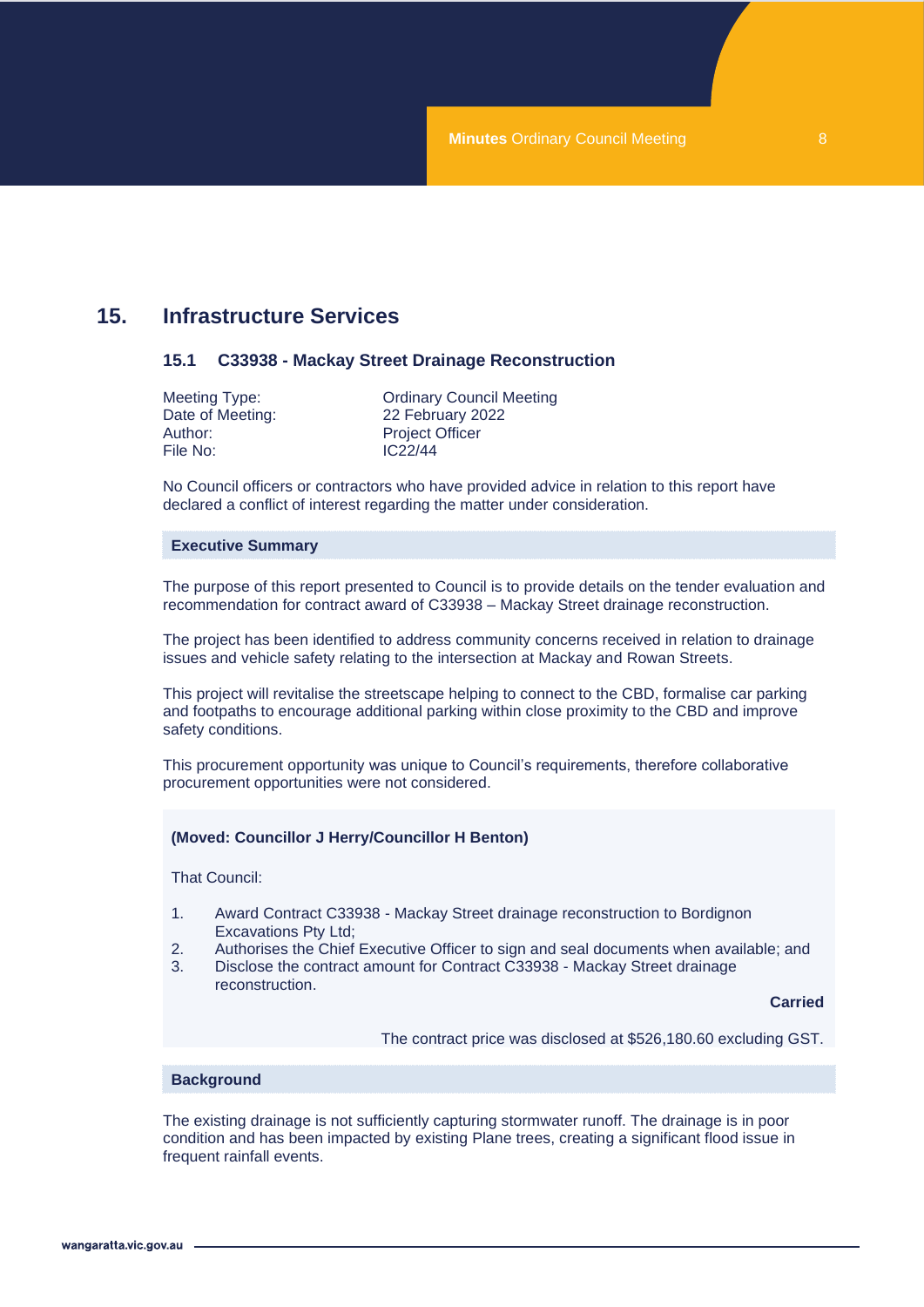During initial consultation with residents and businesses further issues were identified including the lack of formalised parking and disability parking, the need for footpath improvements and the potential to improve the overall streetscape appeal.

A tender was advertised to deliver the works through Eprocure and the Wangaratta Chronicle.

Tenders closed on 18 January 2022, with one submission received from Bordignon Excavations.

#### **Implications**

#### **Policy Considerations**

Council's Procurement Policy principles, processes and procedures were followed whilst conducting the tender evaluation.

#### **Financial/Economic Implications**

Council adopted a budget of \$680,000 (ex GST) as part of the 2021/22 Captial Works Program, to deliver the works and preliminary works required to prepare the site.

This project has been fully funded via the Victorian Government's Roads to Recovery Program.

#### **Legal/Statutory**

Local Government Act 2020.

#### **Social**

The upgrade of the stormwater system and car parking will benefit local residents by reducing flooding and improving the streetscape value.

#### **Environmental/Sustainability Impacts**

There are no environmental/ sustainability impacts identified for this subject of this report.

**Strategic Links**

#### **Council Plan 2021 – 2025**

This report supports the 2021-2025 Council Plan through the following objectives and actions:

#### **1. Strengthening our Leadership**

Continue to provide transparency for the community regarding the information being considered in decision making processes.

#### **2. Nurturing our Wellbeing**

Work closely with community groups to leverage and access State and Federal funding opportunities.

#### **Rural City of Wangaratta 2033 Community Vision**

This report supports the 2033 Community Vision through the following objectives:

- "Activate spaces and places to compliment activity around the municipality".

#### **Other strategic links**

Wangaratta Car Parking Plan.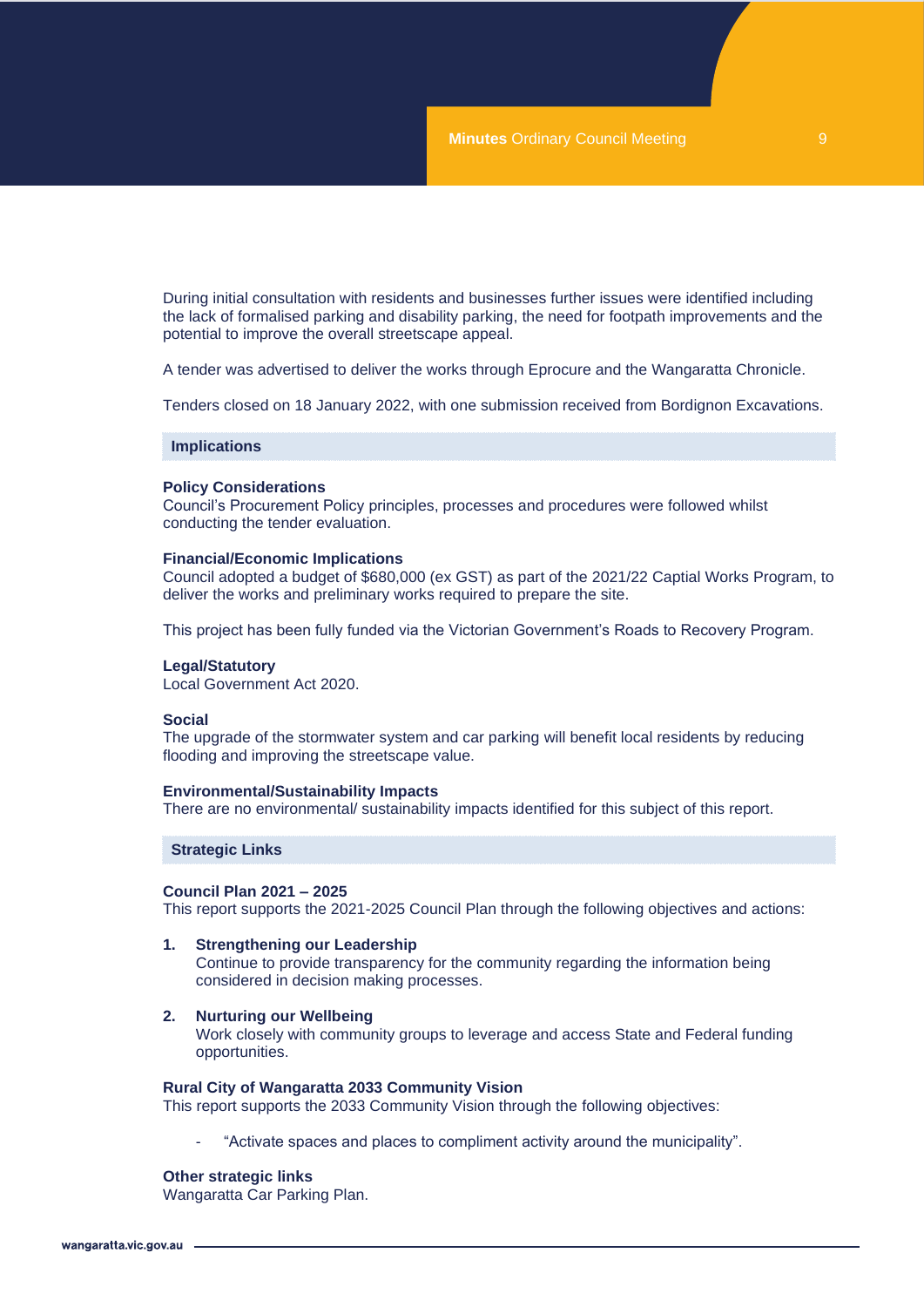#### **Risk Management**

| <b>Risks</b>                                             | <b>Likelihood</b> | <b>Consequence</b> | <b>Rating</b> | <b>Mitigation</b><br><b>Action</b>                                          |
|----------------------------------------------------------|-------------------|--------------------|---------------|-----------------------------------------------------------------------------|
| Time frame and<br>achieving the<br>proposed<br>timelines | Minor $(2)$       | Moderate (3)       | 5             | <b>Project Manager</b><br>to monitor.<br><b>COVID Safe</b><br>plan in place |
| Community<br>concern                                     | Minor $(2)$       | Moderate (3)       | 5             | Project manager<br>to monitor                                               |
| Unsatisfactory<br>quality of works                       | Minor $(2)$       | Moderate (3)       | 4             | <b>Project Manager</b><br>to monitor                                        |

#### **Consultation/Communication**

Prior to tender advertising, Council officers undertook a mailout to adjoining property owners and undertook face to face discussions with relevant businesses.

Further consulation will occur prior to the commencement of construction.

Officers believe that appropriate consultation has occurred and the matter is now ready for Council consideration.

#### **Options for Consideration**

- 1. Award contract Mackay Street drainage reconstruction to Bordignon Excavations Pty Ltd.
- 2. Not award contract Mackay Street drainage reconstruction and re-advertise the procurement.

#### **Conclusion**

Following a comprehensive evaluation of tenders against the pre-determined evaluation criteria and weightings, Contract C33938 - Mackay Street drainage reconstruction is recommended to be awarded to Bordignon Excavations Pty Ltd.

#### **Attachments**

1 C33938 - Mackay Street Drainage Reconstruction - Evaluation Report Confidential - **Confidential**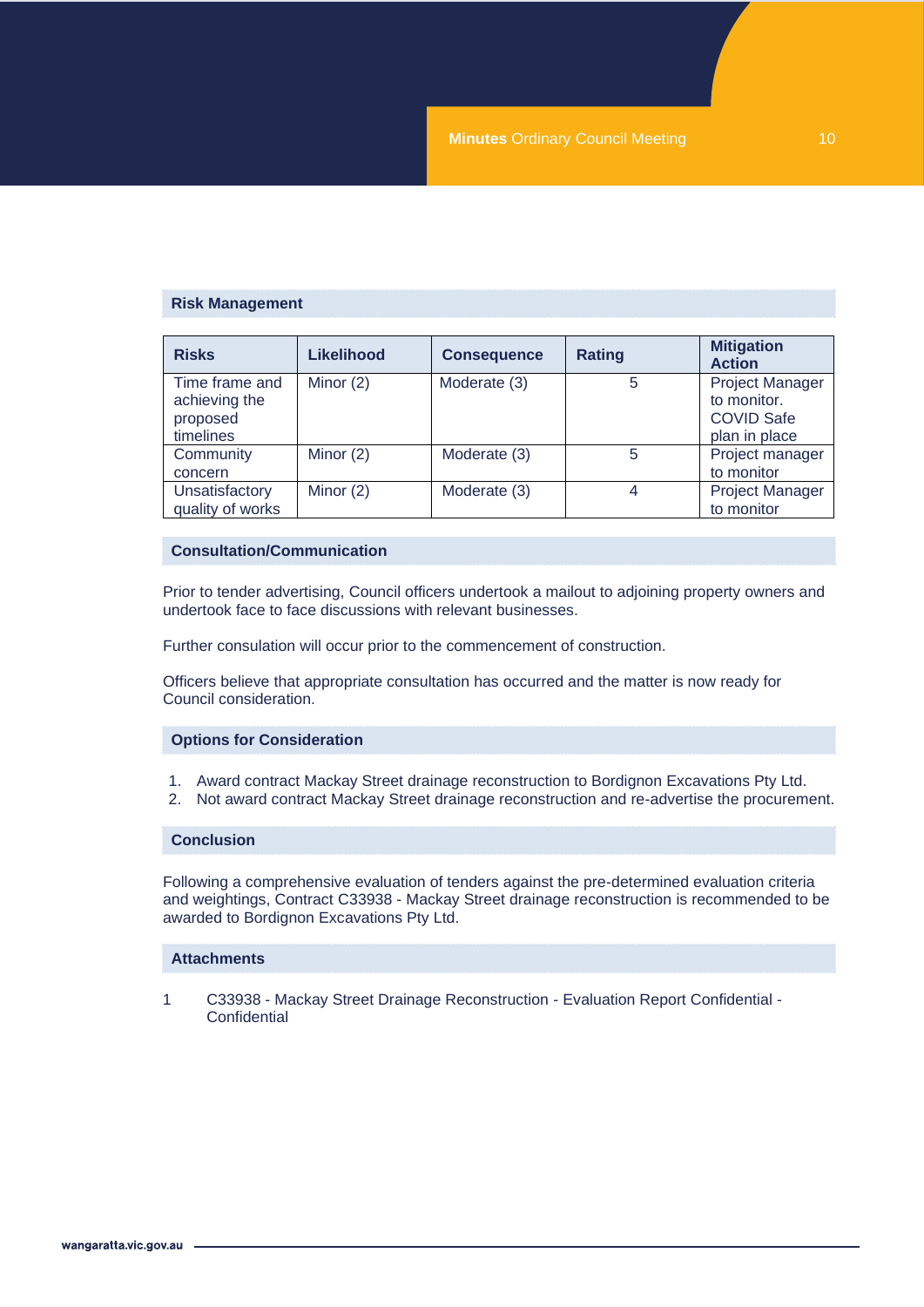## <span id="page-10-1"></span><span id="page-10-0"></span>**16. Development Services**

#### **16.1 Planning permit application Plnapp21/198 - 21-23 Templeton Street Wangaratta - Development of residential buildings for social housing, demolition of buildings & partial waiver of car parking requirements**

| Meeting Type:    | <b>Ordinary Council M</b> |
|------------------|---------------------------|
| Date of Meeting: | 22 February 2022          |
| Author:          | <b>Planning Coordina</b>  |
| File No:         | IC22/42                   |

Meeting Type: **Ordinary Council Meeting Planning Coordinator** 

No Council officers or contractors who have provided advice in relation to this report have declared a conflict of interest regarding the matter under consideration.

#### **Executive Summary**

This report is presented to Council to determine planning permit application Plnapp21/198. Due to the number of objections exceeding three, the application must be determined by Council.

This application seeks a permit to redevelop land at 21-23 Templeton Street Wangaratta. The land is currently managed by Uniting Care for the purpose of providing housing to disadvantaged persons. The site features a number of single-story units which are several decades old.

The proposal includes the complete demolition of the existing buildings and the construction of a new, four story (ground floor plus three levels above) complex split over 3 separate buildings. The formal description of the application is: *Development of residential buildings for social housing, demolition of buildings and partial waiver of car parking spaces to be provided.*

Following the public notice process a total of 13 objections have been received. These objections are considered later in this report and in the attached assessment.

The recommendation is to issue a Notice of Decision to Grant a Permit. The recommendation is based on a merits assessment of the proposal having regard to the applicable policies, objectives and decision guidelines in the Wangaratta Planning Scheme.

#### **(Moved: Councillor J Herry/Councillor A Fitzpatrick)**

That Council:

- 1. Issues a Notice of Decision to Grant a Permit in respect of planning permit application Plnapp21/198, for the *Development of residential buildings for social housing, demolition of buildings & partial waiver of car parking spaces to be provided*, at 21-23 Templeton Street Wangaratta, subject to the permit conditions contained in **Attachment 1**.
- 2. Advises the applicant and submitters of this decision.

**Carried**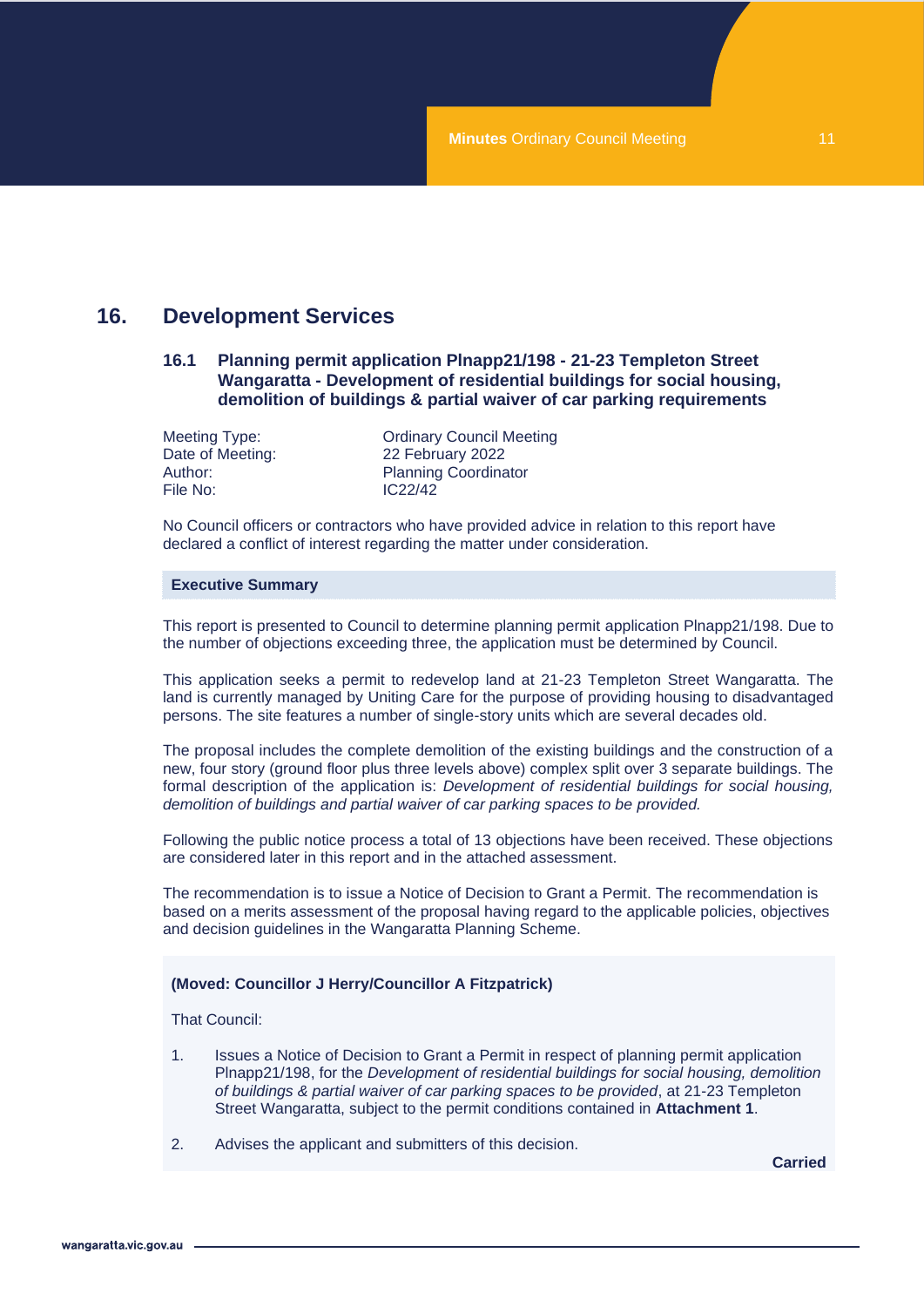#### **Property Details**

| Land/Address              | 21-23 Templeton Street Wangaratta (being Lot 1<br>TP 553914, Lots 1 & 2 TP 112190 and part of Lots<br>1 & 2 TP 82634)                                       |
|---------------------------|-------------------------------------------------------------------------------------------------------------------------------------------------------------|
| <b>Zones and Overlays</b> | Commercial 1 Zone (C1Z) - Whole site                                                                                                                        |
|                           | Heritage Overlay - Schedules 25 and 26 - Only<br>over a small portion of the property                                                                       |
| Why is a permit required  | Clause 34.01-1 Commercial 1 Zone (A permit is<br>required to intensify the use of the land for a section<br>2 use (being Social Housing))                   |
|                           | Clause 34.01-4 Commercial 1 Zone (A permit is<br>required to construct a building and carry out<br>works).                                                  |
|                           | Clause 43.01 – Heritage Overlay (A permit is<br>required demolish a building. A permit is also<br>required to construct a building and carry out<br>works). |
|                           | Clause 44.06-2 - Bushfire Management Overlay (A<br>permit is required to construct a building or carry<br>out works associated with Accommodation).         |
|                           | Clause 52.06-3 - Car Parking (A permit is required<br>to reduce the number of car parking spaces to be<br>provided).                                        |

#### **Proposal in Detail**

Uniting Care Vic/Tas is seeking a permit to re-develop an existing facility they own and operate in Wangaratta. The re-development is significant and will replace single storey units with a large facility with more capacity to house people who need assistance.

A current aerial image of the site is included below: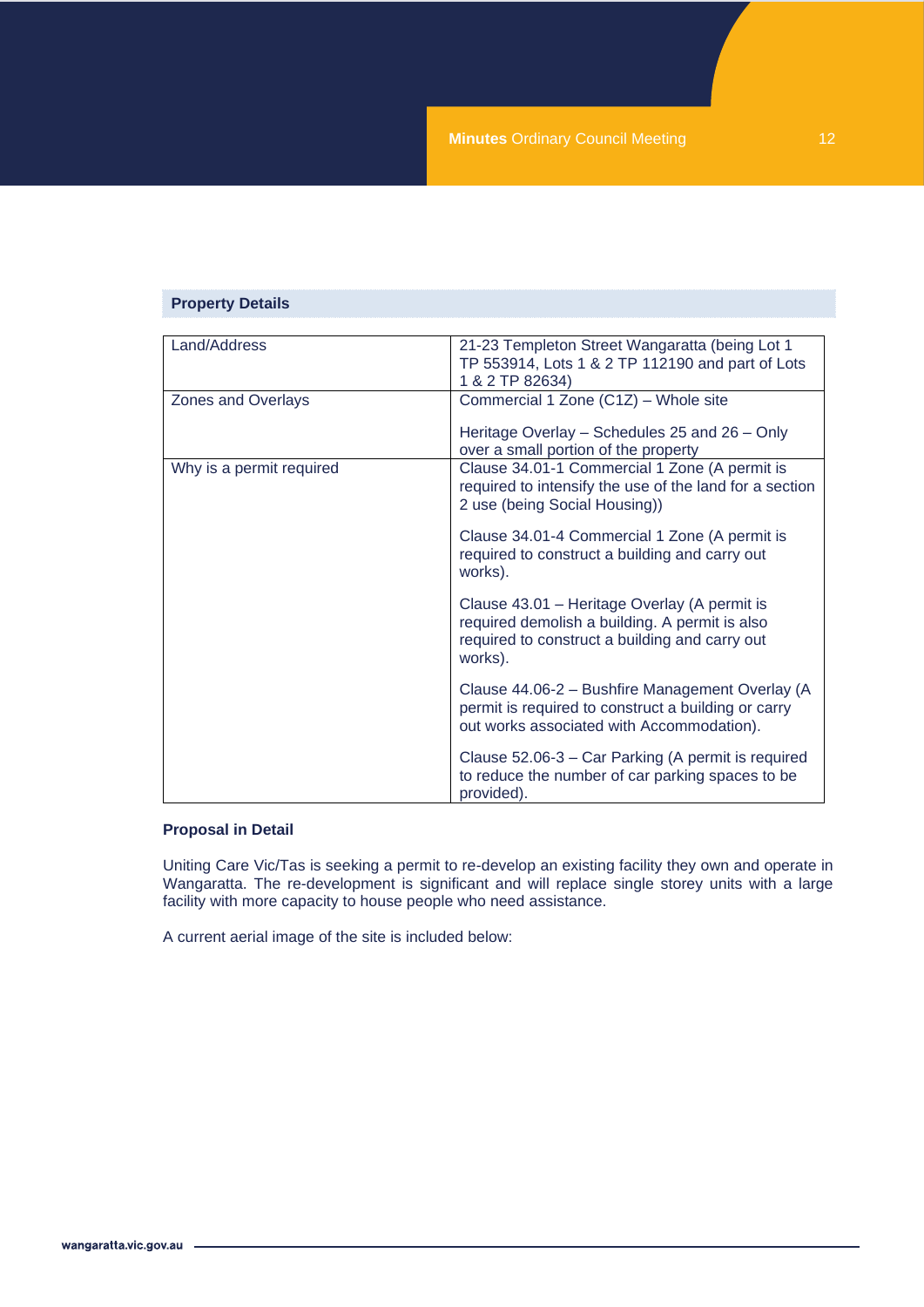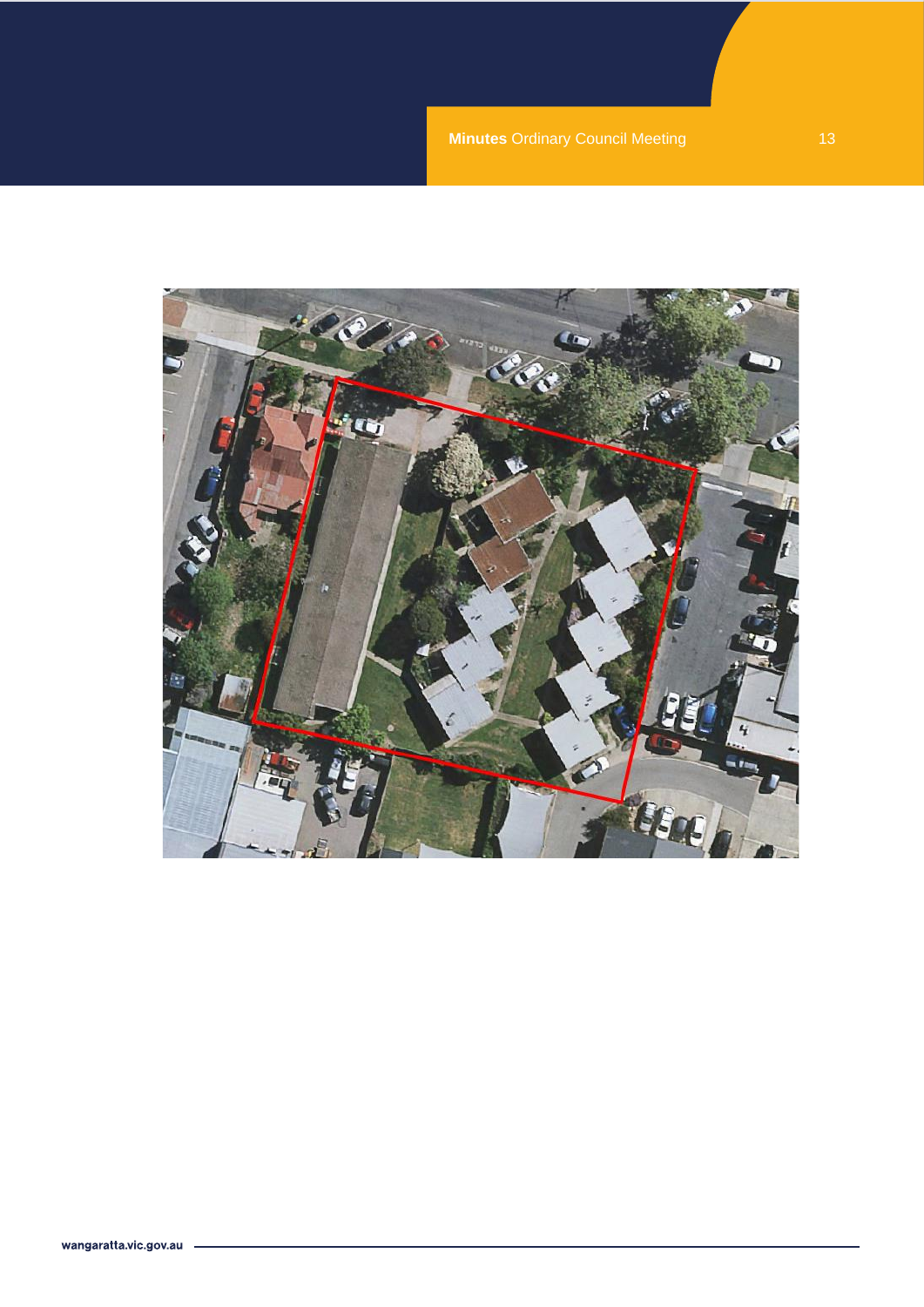#### A photo of the site as seen from Templeton Street is seen below:



The site is to the west of the King George gardens and is within the boundary of the Wangaratta Central Activity Area (CAA).

It is important to note that the proposal relates to social housing, not public housing and that the land is currently used for this purpose.

The site will be managed by Uniting Care, and tenancy within the facility will be at the discretion of Uniting Care. The units within the site will not be offered to the general housing market. Social Housing managed in this way, is essentially a not-for-profit organisation providing housing to disadvantaged persons.

The proposal is a development that is significant with the following key features:

- 44 individual dwellings/units;
- 3 individual buildings that are 4 storeys in height;
- 20 car parks;
- Landscaping;
- Bicycle parking facilities;
- A private collection agreement to dispose of waste;
- Rainwater collection and re-use.

The existing facility (being 16 single storey units) will be completely demolished to make way for the proposal. A set of development plans are included at **Attachment 2**.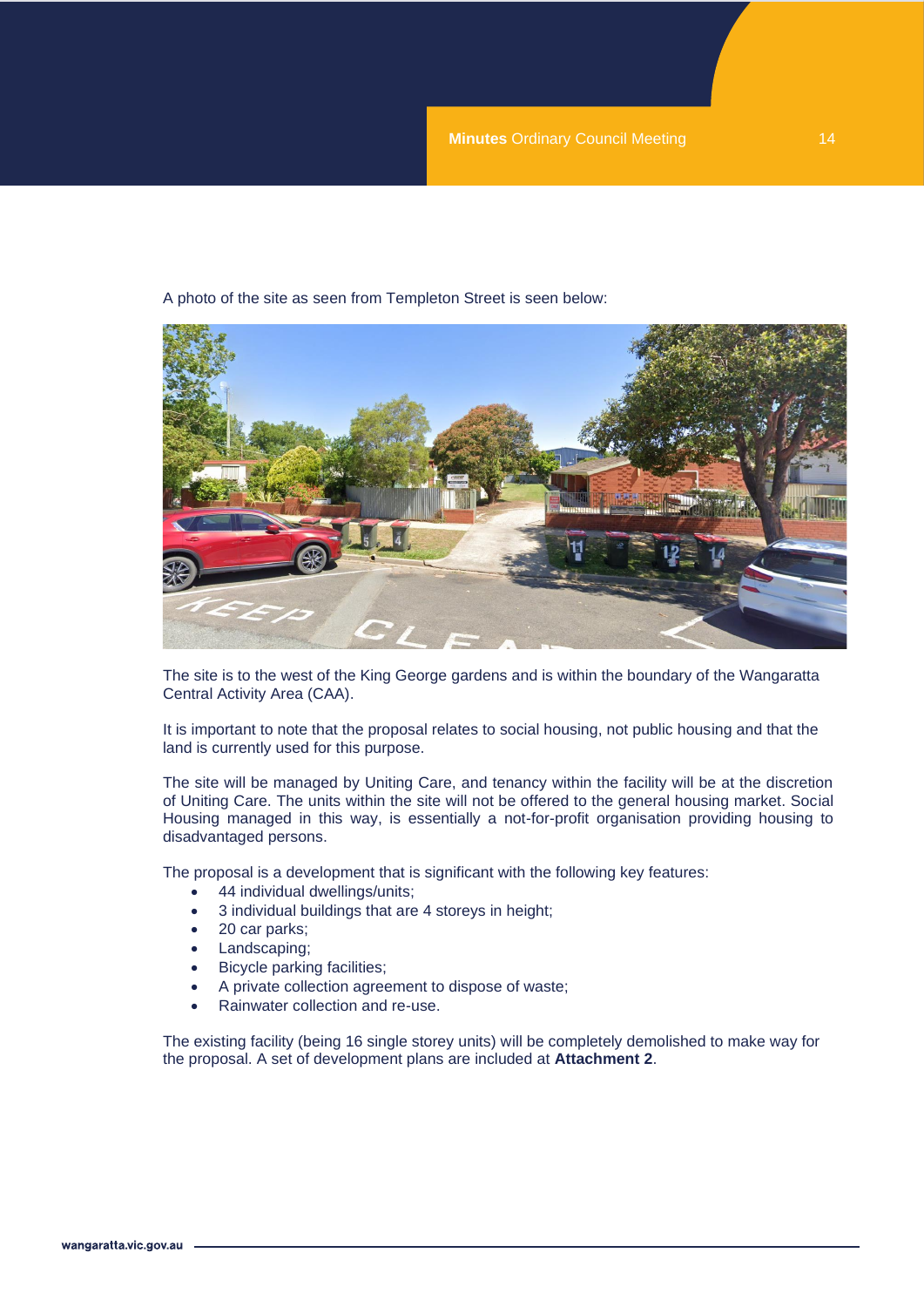#### The front elevations (artists impression) are shown below:



#### **Summary of Key Issues**

The issues that fundamentally influence this proposal are:

- Consistency with the Planning Policy Framework (State Policy);
- Consistency with Local Planning Policy;
- Consistency with Apartment Development Standards;
- Appropriate design to create a high level of internal amenity for residents;
- Appropriate building design to account for external amenity;
- Provision of car parking;
- Grounds of objection;
- Referral Authority responses;
- Site management;
- Sustainable design practices.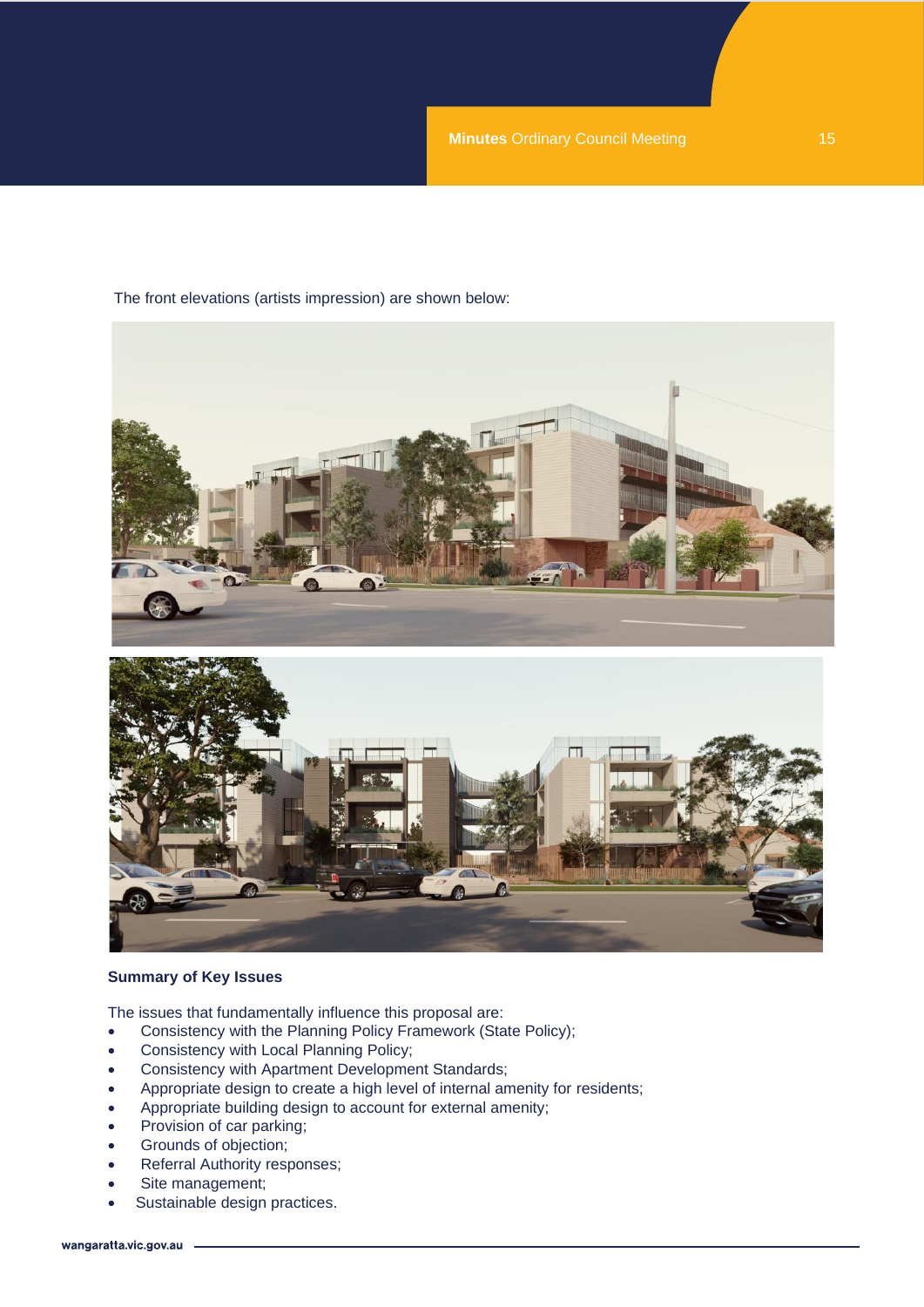#### **Objections**

Council received 13 objections to the application which are considered below. Council also received 6 letters of support. Due to the number of objections exceeding 3, the decision must be made by Council and not by a delegated officer.

The grounds of objection include:

- Privacy concerns (i.e. overlooking);
- Security concerns;
- The development is not right for the area and/or Wangaratta;
- Density of units is too high;
- Lack of communal/open space;
- Increased traffic;
- Lack of parking:
- Undesirable people will gather in the King George gardens;
- Shop security concerns;
- It will change the character of the area:
- Metro centric proposal; and
- Inconvenience of building work during construction.

A full response to these grounds of objection are provided in **Attachment 3**.

#### **Assessment under the Planning and Environment Act**

A full assessment of the proposal against the Wangaratta Planning Scheme is provided at **Attachment 3**.

As with all planning permit applications, the starting point is to consider whether or not the proposal results in an acceptable planning outcome having regard to the Wangaratta Planning Scheme.

It needs to be highlighted that this proposal is not a standard/conventional housing development for the general real estate market. It relates to a specialist need in the form of social housing. This form of social housing is run by a private/charitable organisation, outside of the formal state run social housing programs (public housing).

It is viewed that the proposal, at a higher 'strategic' level, achieves consistency with the Wangaratta Planning Scheme and is suitable for support. This view is formed on the basis of:

- The subject site is within walking distance of many essential services, and as such lends itself well to the needs of disadvantaged persons who are mobility limited;
- The site is zoned for higher intensity outcomes:
- Although the site is on the periphery of a heritage precinct, it is not in the midst of the heritage precinct;
- Local Policy does not support maintaining the status quo in the Central Activities Area (CAA) – in fact it strongly supports development up to four storeys;
- Local Policy also supports the activation and intensification of the CAA;
- The proposal meets all of the objectives in Clause 58 of the Wangaratta planning Scheme (Apartment Developments) and meets a majority of standards (in other words, the proposal meets the finer and detailed technical requirements of the Planning Scheme);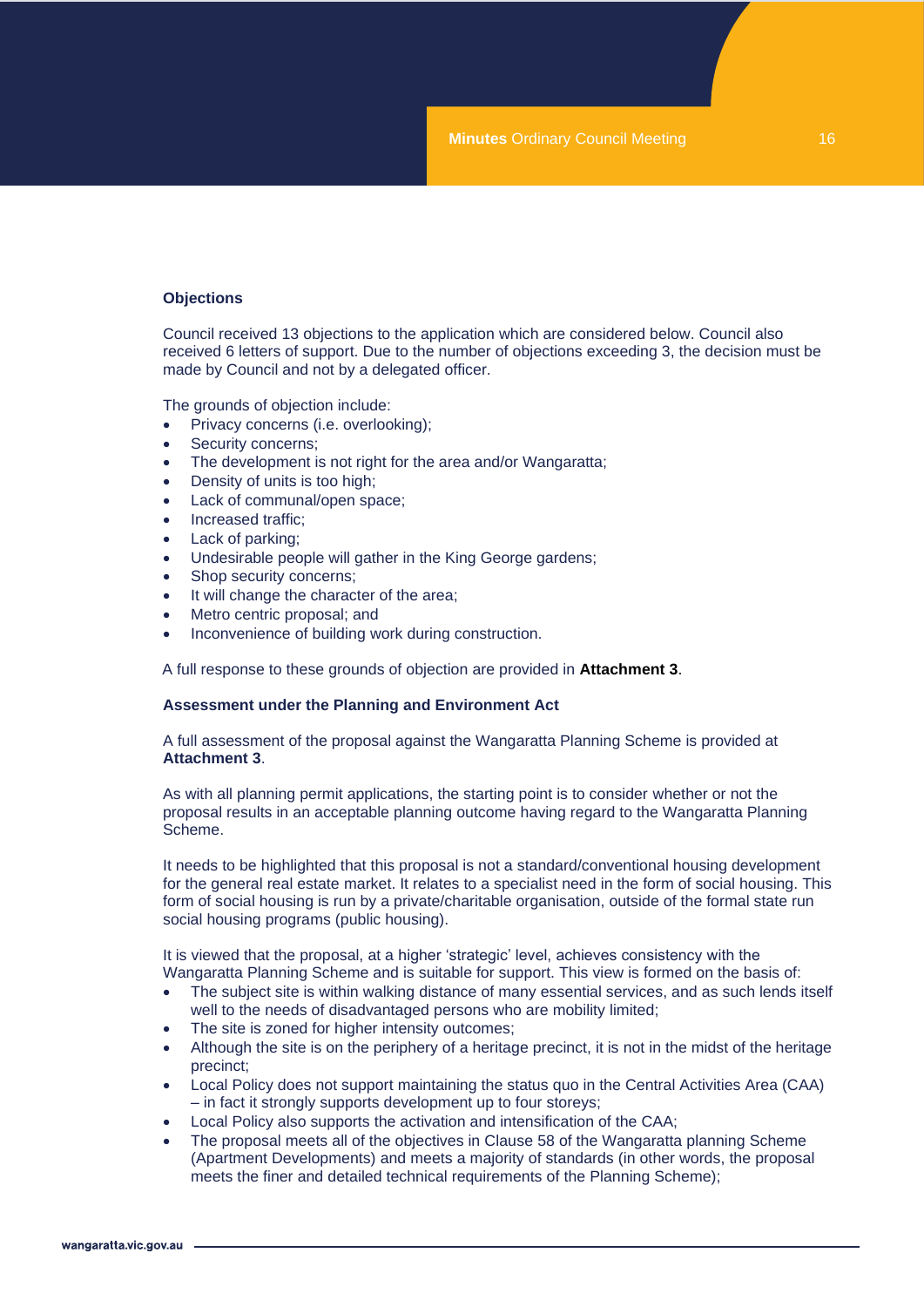- The use of a variety of finished materials, colours and textures, in combination with the breaking up of the built form over 3 individual buildings means that the built form is appropriate and is site responsive;
- There is an underlying need for more social housing, and this site already caters for disadvantaged persons (seemingly without amenity conflicts);
- The internal amenity is (overall) to a standard that meets the expectations of the Planning Scheme given the size, orientation and constraints of the site;
- The Planning Scheme requires development to be of an acceptable standard;
- The provision of 20 car parking spaces is sufficient given the social housing use of the building;
- Minor features of the development which need finessing can reasonably be dealt with by permit conditions (including the requirement to make minor modifications).

#### **Implications**

#### **Policy Considerations**

There are no specific Council policies or strategies that relate to this report (apart from the Wangaratta Planning Scheme).

#### **Financial Implications**

There are no financial implications identified for the subject of this report.

#### **Legal/Statutory**

There are no legal/statutory implications identified for the subject of this report.

#### **Social**

There are no social impacts identified for the subject of this report.

#### **Environmental/Sustainability Impacts**

There are no environmental/ sustainability impacts identified for this subject of this report.

#### **Economic Impacts**

There are no economic impacts identified for the subject of this report.

#### **Referrals/Public Notice**

The application was referred to the CFA by virtue of the Bushfire Management Overlay (BMO). They responded with conditional consent.

North East Water were notified of the application and have also responded with no objection but did offer commentary that the existing water supply and sewer may need modification. Any such modifications are a matter for the applicant to negotiate with North East Water directly.

#### **Strategic Links**

#### **Council Plan 2021 – 2025**

This report supports the 2021-2025 Council Plan through the following objectives and actions: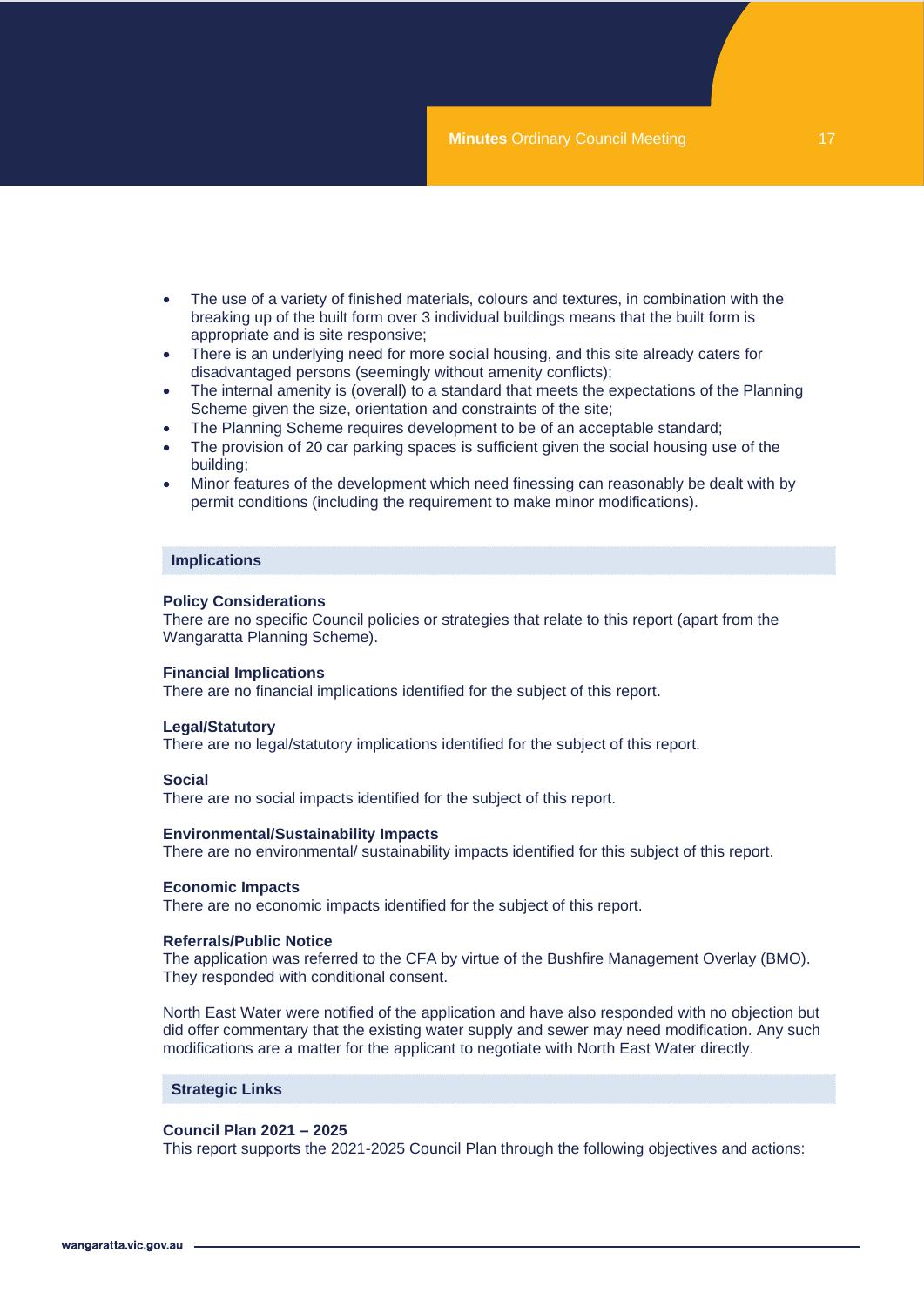#### **Goal**

#### **We are Sustainable**

We will plan, research and advocate for the future by accurately understanding the constraints and opportunities that face our organisation, our community and our region.

#### **We are growing**

Our residential, rural, commercial and industrial land is thoughtfully and appropriately protected, planned and developed.

We ensure new developments comply with legislation and the needs and characteristics of our community.

We ensure that land is used and developed in a manner that is economically, socially and environmentally responsible.

We will plan, research and advocate for the future to facilitate considered planning and development in line with long term strategic objectives for the sustainability of our community and environment.

We will focus on our business to ensure we understand and plan for the long term opportunities, challenges and priorities that face our growth potential.

#### **Risk Management**

| <b>Risks</b>                                                                                  | <b>Likelihood</b> | <b>Consequence</b> | Rating   | <b>Mitigation Action</b>             |
|-----------------------------------------------------------------------------------------------|-------------------|--------------------|----------|--------------------------------------|
| Refuse to Grant a<br>Permit - Applicant<br>appeals decision at<br><b>VCAT</b>                 | Moderate          | Moderate           | Moderate | Representation of<br>Council at VCAT |
| Notice of Decision to<br>Grant a Permit-<br>Objector/s appeal<br>decision at VCAT             | Moderate          | Low                | Low      | Representation of<br>Council at VCAT |
| Notice of Decision to<br>Grant a Permit-<br>Applicant appeals<br>permit conditions at<br>VCAT | Low               | Low                | Low      | Representation of<br>Council at VCAT |

#### **Consultation/Communication**

| Level of public<br>participation | <b>Promises to the</b><br>public/stakeholders             | <b>Tools/Techniques</b>                                                                                         |
|----------------------------------|-----------------------------------------------------------|-----------------------------------------------------------------------------------------------------------------|
| Inform                           | Notify potentially affected<br>parties of the application | Notice of Application sent to<br>surrounding owners and<br>occupants and was available<br>on Council's website. |
| Consult                          | All submissions to the                                    | All Submissions have been                                                                                       |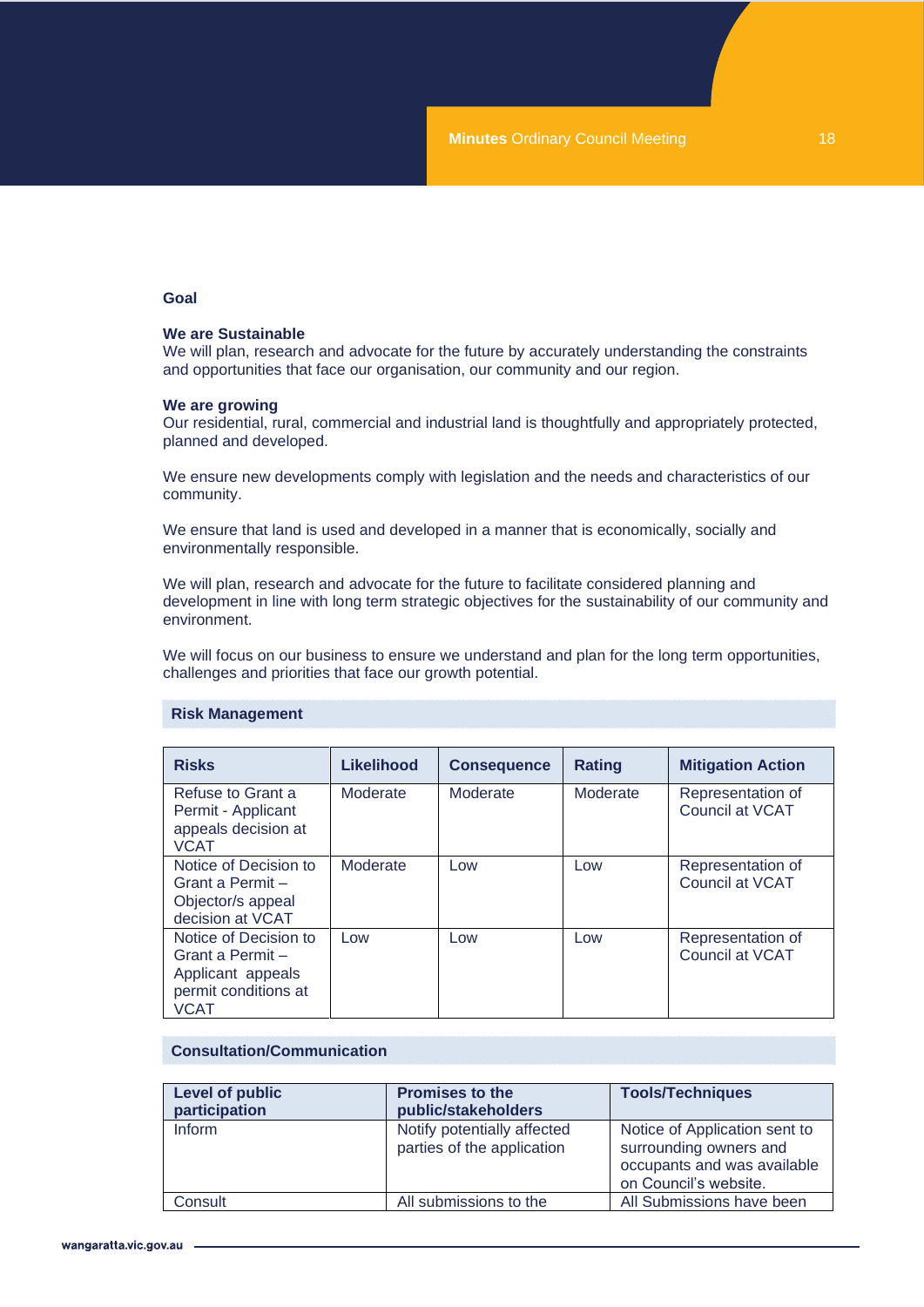| Level of public<br>participation | <b>Promises to the</b><br>public/stakeholders | <b>Tools/Techniques</b>                                                                                    |
|----------------------------------|-----------------------------------------------|------------------------------------------------------------------------------------------------------------|
|                                  | application will be<br>considered.            | reviewed and summarised in<br>this report along with a<br>response to relevant planning<br>considerations. |
| Involve                          | Opportunity to make a<br>submission.          | Notice of Application sent to<br>surrounding owners and<br>occupants.                                      |

Officers believe that appropriate consultation has occurred and the matter is now ready for Council consideration.

#### **Options for Consideration**

1. Approve the application, through the issue of a Notice of Decision to Grant a Permit, subject to recommended conditions of permit (refer to **Attachment 1**).

OR

2. Refuse the planning permit application. Grounds of refusal would need to be provided. This is not the recommended option.

#### **Conclusion**

On balance it is considered that the scale and design of the proposed development is acceptable, achieves suitable outcomes in terms of relevant planning considerations and should be supported with appropriate conditions as outlined in **Attachment 1**.

#### **Attachments**

- 1 Planning permit application Plnapp21/198 Proposed permit conditions
- 2 Planning permit application Plnapp21/198 Development Plans
- 3 Planning [per](CO_22022022_MIN_2684_files/CO_22022022_MIN_2684_Attachment_21917_3.PDF)mit application PlnApp21/198 Assessment against the Wangaratta Planning Scheme<sup>r</sup>

#### **Questions from the Gallery**

Julie Harper referred to the planning permit application Plnapp21/198 - 21-23 Templeton Street Wangaratta and asked the following questions:

1. What view does Council take on the extra parking requirements not only for residents but emergency services, daily nursing visits, meals on wheels. What plans do the Council have in the future for extended all day parking and hourly meter parking along Templeton Street?

Stephen Swart, Director Development Services responded that as part of the application Council considered data that indicated that social housing residents in Wangaratta have low vehicle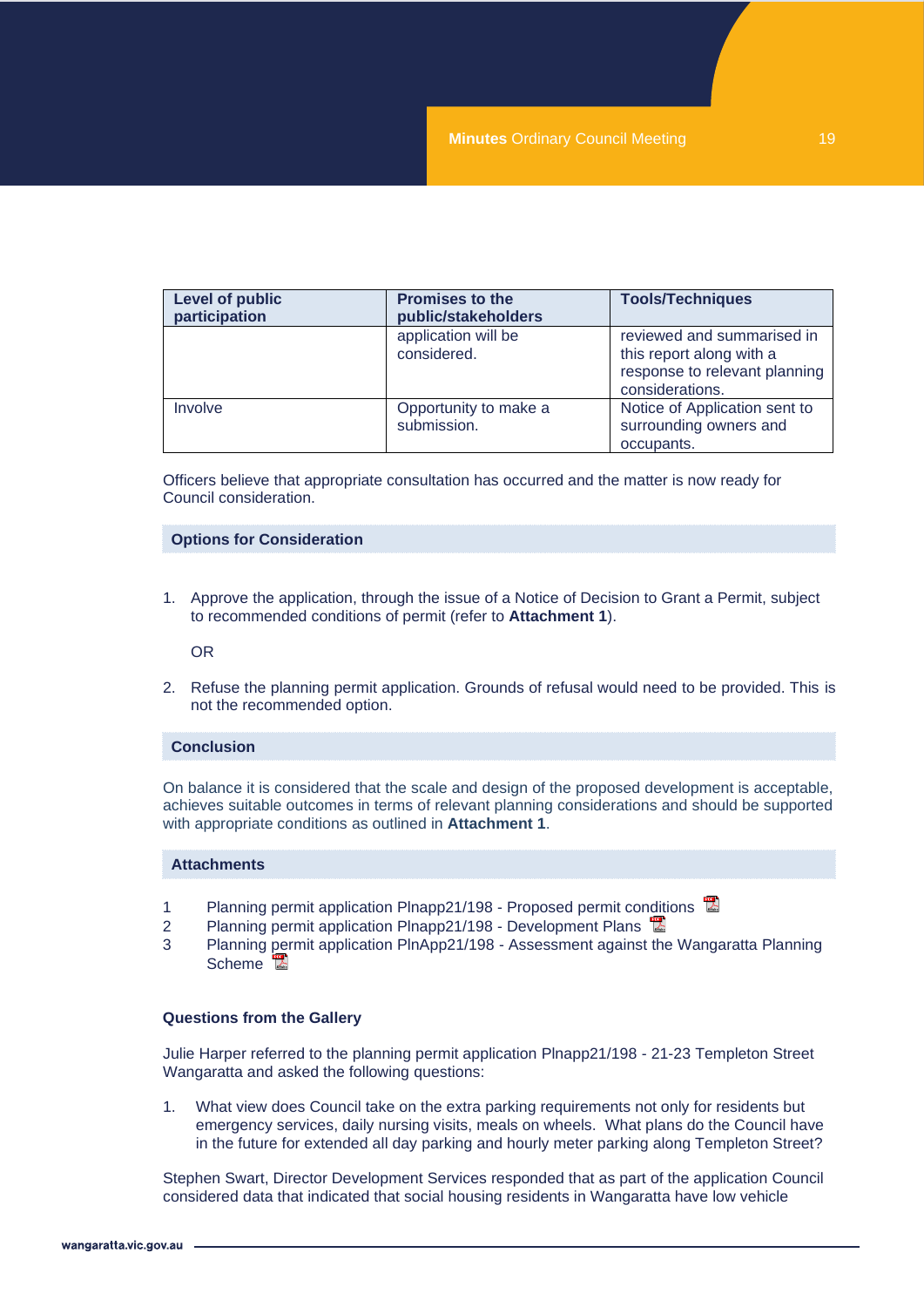ownership rates compared to those in non-social housing areas. Officers have formed a view that the number of parks is sufficient given the proposed use and the proposed 20 car parks compared to the current number of parking spaces onsite which is only two.

The parking arrangements for timing along Templeton Street are not proposed.

2. Considering the project will include 3-bedroom apartments to house families, where on the property will there be a secure designated play area for children?

Stephen Swart, Director Development Services responded that the site is located close to the centre of the centre of town and within walking distance to a range of services and opportunities including King George Gardens. The developer is not proposing a playground as part of this proposal and there is no mandatory requirement in the planning scheme for Council to require them to do so.

3. With the project being 4 storeys has there been any consideration for mobility scooter parking at the project.

Stephen Swart, Director Development Services responded that the layout of the development has accounted for all abilities access. Individual units will be wide enough to allow for mobility scooters to enter and disability access will also be considered under the Building Code as part of the future building permit application process.

4. It has been reported that there is excessive pressure on the current Wangaratta sewage system with a halt for the next 5 years on subdivisions. Will this development have any negative affect to the current system?

Stephen Swart, Director Development Services responded that there is no hold on subdivisions over the next 5 years. There are certainly some issues around sewerage provision in some parts in Wangaratta including our growth areas. When it comes to this application it was referred to North East Water and one the reasons we did that is the ability to service this proposal and to be assessed by that authority. The application came back without any objection to the proposal and if approved the applicant will need to continue to work with North East Water to serve the development appropriately.

5. With significant increased traffic along this stretch of the street in the past few years, also used as a rat run by large heavy vehicles to bypass the city, the development will again increase the congestion with the extra number of residents and the services they use, how does the council plan to elevate the danger to pedestrians crossing the road accessing commercial businesses, school children using this stretch of road and visitors.

Stephen Swart, Director Development Services responded that a traffic impact assessment was submitted as part of the application and the proposed development is not expected to have any significant impacts on road safety in the area. Councils Technical Services team have also reviewed the application and traffic impact assessment and did not raise any road safety concerns. Some aspects of the proposal may even improve some of the safety conditions such as the waste collection arrangements.

Damien McCormack asked about the privacy to 25 Templeton Street Wangaratta given that the building will be four stories high and occupants will be looking out of their windows and there will also be shade loss.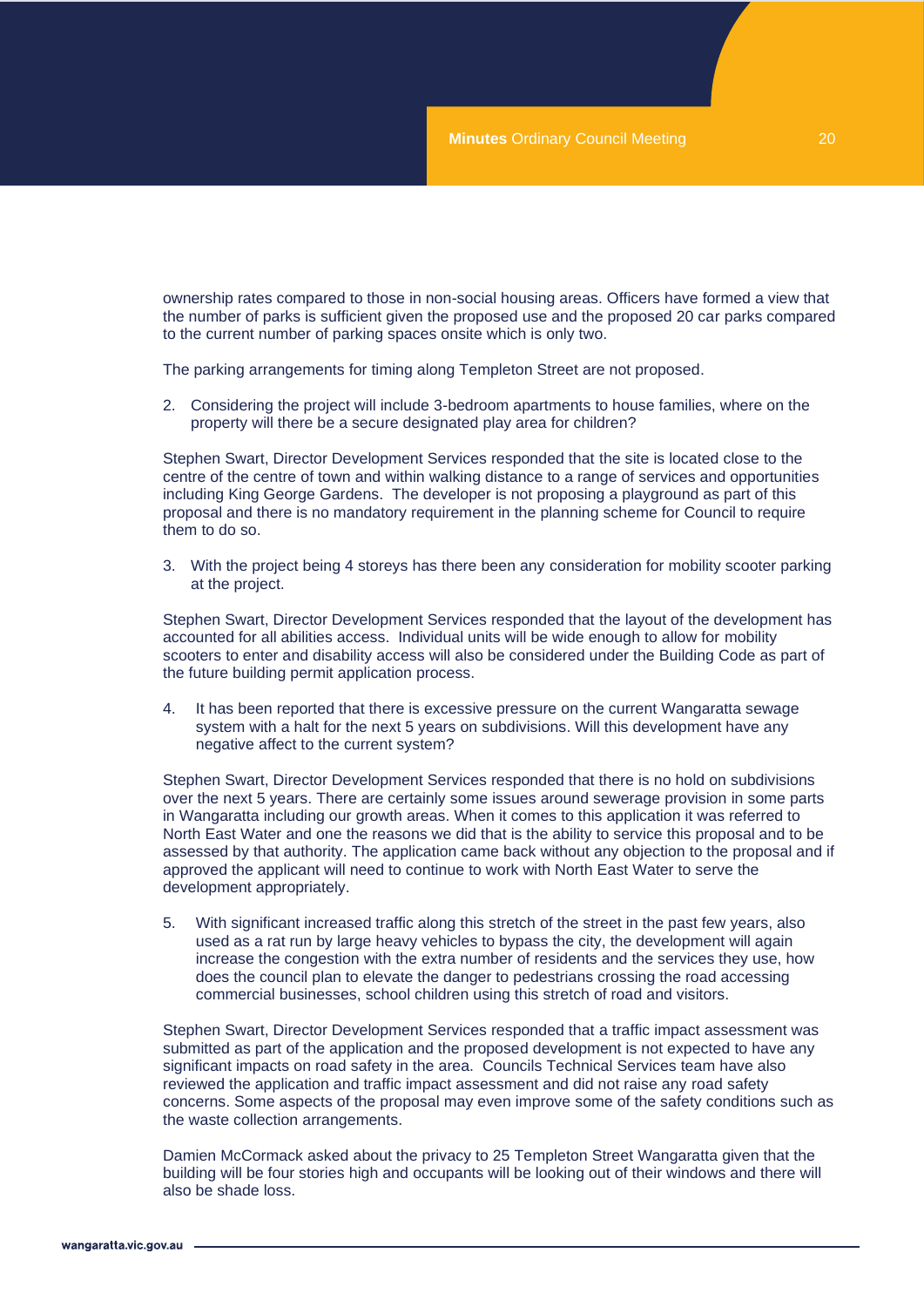Stephen Swart, Director Development Services responded that the overlooking part of that aspect will be considered as part of the application.

There are some permit conditions proposed as part of this to try and help manage that and improve that even further. As the application stands it does comply with the planning scheme but there are some recommendations for some minor improvements through permit conditions that will improve that even further.

## <span id="page-20-0"></span>**17. Special Committee Reports**

Nil.

## <span id="page-20-1"></span>**18. Advisory Committee Reports**

Nil.

## <span id="page-20-2"></span>**19. Minutes of Advisory Committee Meetings**

Nil.

## <span id="page-20-3"></span>**20. Notices of Motion**

Nil.

## <span id="page-20-4"></span>**21. Urgent Business**

Nil.

## <span id="page-20-5"></span>**22. Public Question Time**

**Brian Fox** asked whether Council would consider shortening the hours of paid parking time in the CBD suggesting hours beginning at 10:00am and finishing at 4:00pm.

Mayor Dean Rees responded that Council works closely with all the local businesses relation to parking meters and footpath trading requirements. Shortening hours of parking will not necessarily ensure that pedestrians are walking the streets of Wangaratta or frequenting local businesses. Paid parking is used as a traffic management tool to ensure that spaces closer to shops are available for shoppers to access the services and facilities they need. Reducing paid parking times may have the opposite effect allowing people to park longer in those spaces closer to the shops and then not available for use.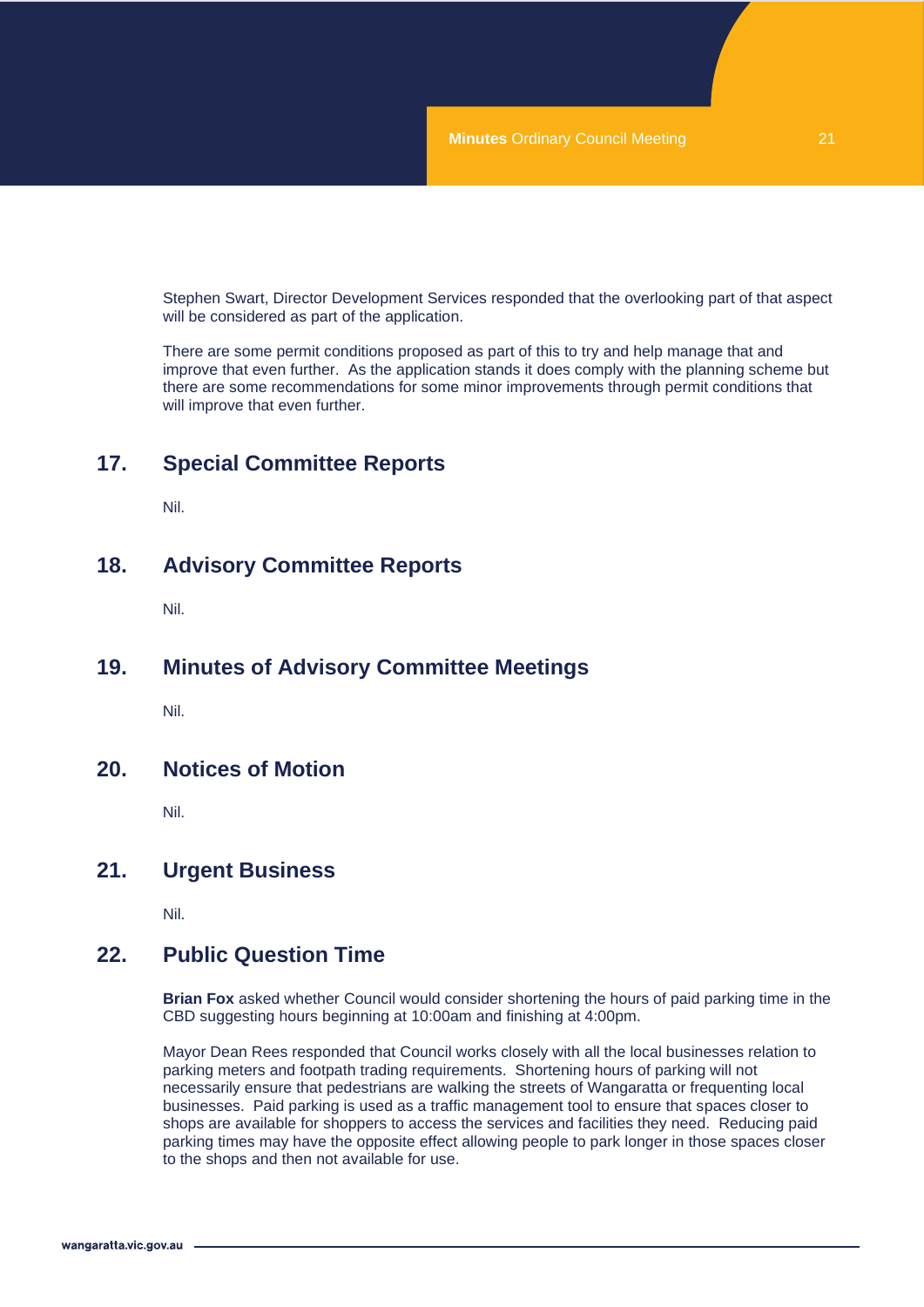Council have been operating a footpath trading system for many years. The permit system is important as to ensure pedestrian safety and amenity of the CBD. Without the permit system, items may end up being put in areas that obstructs the footpath and creates hazard tampering movement.

**Carolyn Trethowan** on behalf of the Milawa Hall & Park Committee asked what the Rural City of Wangaratta's intentions were for the future of the Milawa Hall and Park and what support and funds could they expect for the Milawa Hall and Park?

Marcus Goonan, Director Infrastructure Services responded that Council make a yearly contribution to the Milawa Hall Committee of \$1,500 to assist with maintenance works. This year this is also a \$40,000 grant to complete works on the main building including ceiling, lights, fans and bi-fold doors.

In councils long term financial plan there is also approximant \$150,000 planned over a three year period via building renewal works. These works include restumping, removal of asbestos walls, resealing and repairing cracks in internal walls.

**Ann Dunstan** asked if Council could investigate additional public toilets and bollards put into the footpath at the Milawa Hall due to the increased demand from visitors to the area with caravans.

Marcus Goonan, Director Infrastructure Services responded that he will ensure a member from his team completes a site visit to investigate the issues raised.

**Paula Griffiths** referred to the proposal by ARTC for a new massive bridge within the Glenrowan Heritage Precinct and asked whether the Rural City of Wangaratta put forward any alternative bridge locations suggestions to ARTC? If so, what were they, and what was the reasoning behind the decision not to proceed with them?'

Stephen Swart, Director Development Services responded that the Inland Rail project seeks to increase clearances along the railway line to enable safe passage for double stacked freight trains. Council has worked closely with the ARTC on proposals for sites at Glenrowan and Wangaratta since the start of this project. As part of this process, ARTC has considered a range of options for Glenrowan including track lowering, a new bridge at quarry road, a hybrid new bridge at quarry road a new level crossing at Beaconsfield Parade and a new bridge immediately adjacent to the existing bridge which is currently the preferred solution.

Some of these options were considered were in response to feedback received from Council. A new bridge adjacent to the existing bridge was determined to be the preferred solution due to achieving better outcomes from a heritage point of view, reduced impact on native vegetation and properties . Heritage Victoria also have provided in principle support for this preferred solution. Council considered the exposition relating to this project in April last year and resolved to support in principle the ARTC proposal for replacement the existing Beaconsfield Parade bridge with a new bridge directly to the West of the existing bridge.

**Joanne Griffiths** referred to the Heritage Impact Statement ("HIS") provided by the Rural City of Wangaratta to Heritage Victoria in support of its application for the proposed tower development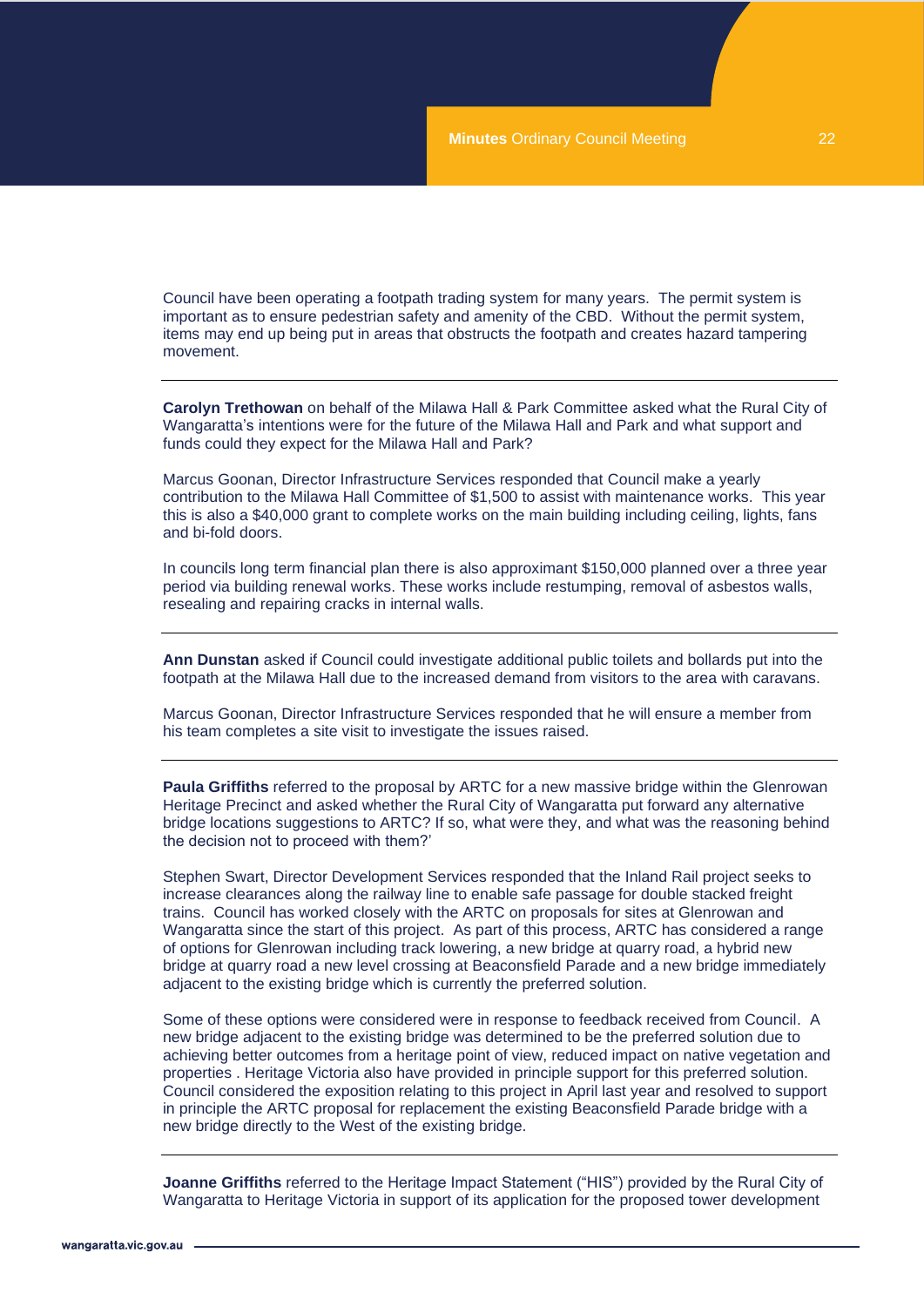in Lions Park, Glenrowan Heritage Precinct, certified by RCOW as true and correct, and justifying proposed siting of the tower within Lions Park, by claiming this would enable improved views of key heritage sites from the tower.

It is noted in the HIS, the tower should be sited in the centre of the park, despite its strong interference with street level views and apparently destructive impact on heritage open space character as a former railway reserve since 1880, and on other cultural values of the park.

Furthermore, this siting was in clear contradiction to strong recommendations of the comprehensive Glenrowan Master Plan 2002 and the Conservation and Landscape Management Plan 2018. Notably, those studies by a consensus of heritage experts strongly concluded that complete protection of the open space heritage values and character was required, including enhancement by removing built obstructions, restoring full views from Gladstone Street to the Glenrowan Inn site.

It is noted that the Heritage Impact Statement listed views of the following key sites as reasons for siting of the proposed tower accepted by Heritage Victoria, but the views cannot be obtained for the following reasons.

Intended derailment site: this site 800m east of Glenrowan Station has no visibility from the tower being blocked by intervening convex topography and trees and built instructions making a view unobtainable from a tower apparently even 20m high.

Glenrowan stationmaster's house (Misleading- the original stationmaster's house from 1880 was demolished, the present "stationmaster house" is in a totally different place and of different construction and is of no substantial heritage significance), and obstructed by the current bridge and furthermore, the proposed bridge.

The Glenrowan Inn site which you can get a far better view by walking there. "Kelly Copse" This no longer exists, and all the trees were cut down.

Mount Glenrowan- this view will be heavily obstructed from the street footpath and beyond by the apparent tower height (over 20 m wide) having approximately double the apparent elevation compared to the mountain from adult eye height at the footpath.

Does Council acknowledge that the alleged improved views included in its application as justification for siting of the tower were unsurveyed, are in fact misleading, and in multiple instances do not exist and cannot be obtained, and that it has ceased construction that was stated to commence on Monday 15 February because it is now aware:

the RCOW application was in fact misleading because of the above discrepancies and the approval is therefore apparently void at law, and that:

RCOW appears to have failed to supply a Federal Heritage referral and to properly obtain approval for works affecting this site protected under both State Heritage and Federal Heritage legislation, and accordingly, why should ratepayers or the people of the State of Victoria entrust council with further management of any Kelly related Cultural Heritage Project in the light of such heritage-damaging, financially wasteful and costly conduct.

Stephen Swart, Director Development Services responded that the full survey on the project site was undertaken as part of the permit process for the project. The Heritage Impact Statement as referred to in that question assessed the impact of the heritage place based proposal, the siting of